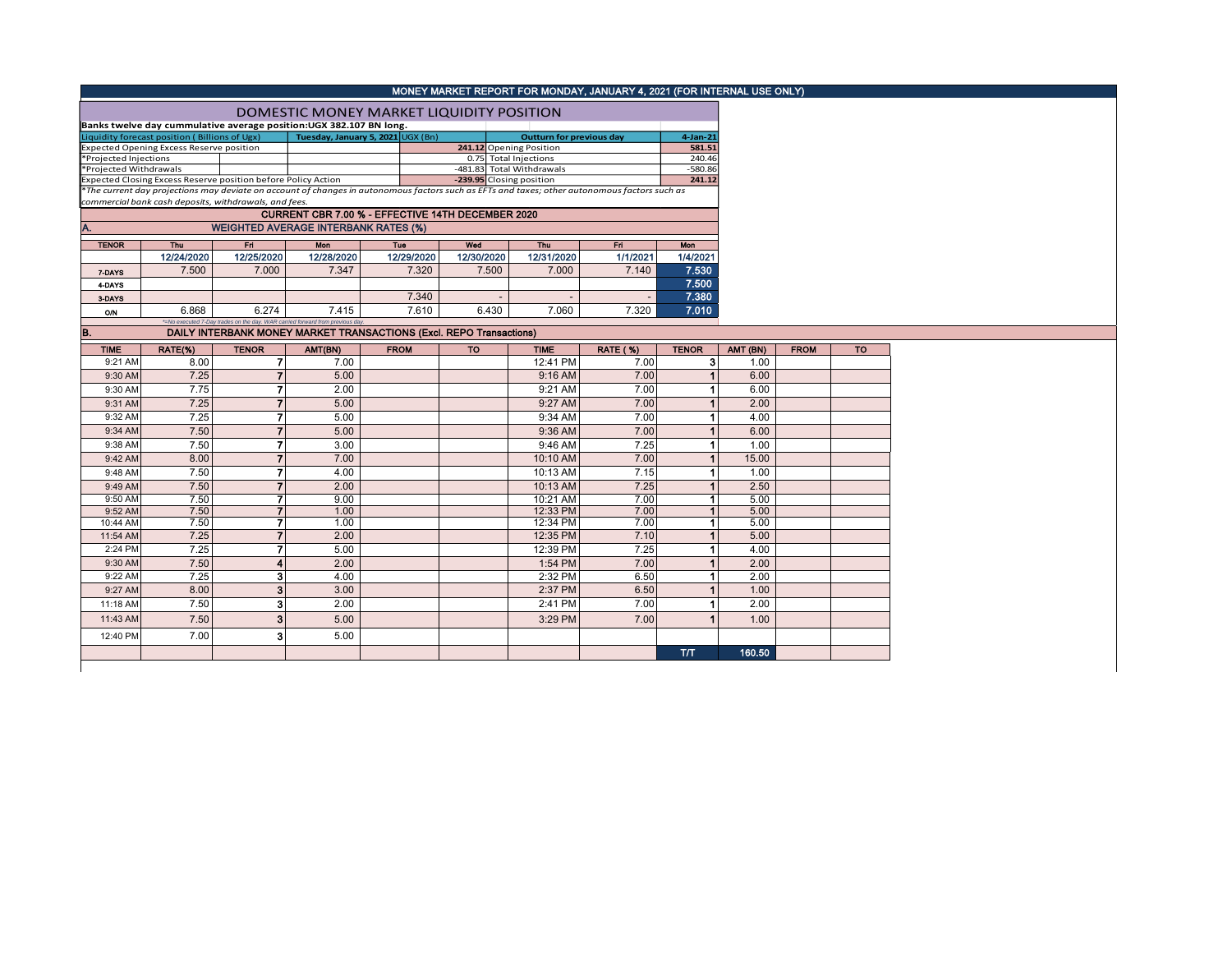

| MONETARY POLICY OPERATIONS MATURITIES PROFILE: (04 JAN 2021 - 28 JAN 2021) |
|----------------------------------------------------------------------------|
|----------------------------------------------------------------------------|

| <b>THUR</b><br><b>MON</b><br><b>THUR</b><br><b>TOTAL</b><br><b>THUR</b><br><b>THUR</b><br><b>DATE</b> |        |        |       |       |       |       |  |  |  |  |  |  |  |
|-------------------------------------------------------------------------------------------------------|--------|--------|-------|-------|-------|-------|--|--|--|--|--|--|--|
| 14-Jan-21<br>21-Jan-21<br>4-Jan-21<br>$7 - Jan-21$<br>28-Jan-21                                       |        |        |       |       |       |       |  |  |  |  |  |  |  |
| <b>REPO</b><br>-<br>$\overline{\phantom{a}}$<br>-                                                     |        |        |       |       |       |       |  |  |  |  |  |  |  |
| 384.30<br>384.30<br><b>REV REPO</b><br>$\overline{\phantom{a}}$                                       |        |        |       |       |       |       |  |  |  |  |  |  |  |
| 332.66<br>176.10<br>81.10<br>30.00<br>45.46<br><b>DEPO AUCT</b>                                       |        |        |       |       |       |       |  |  |  |  |  |  |  |
| <b>TOTALS</b>                                                                                         | 384.30 | 176.10 | 30.00 | 81.10 | 45.46 | 51.63 |  |  |  |  |  |  |  |
| Total O/S Deposit Auction balances held by BOU up to 18 FEBRUARY 2021: UGX 409 BN                     |        |        |       |       |       |       |  |  |  |  |  |  |  |

Total O/S Repo, Reverse Repo & Deposit Auction balances held by BOU: UGX 25 BN

|                                                                      | (EI) STOCK OF TREASURY SECURITIES                                                     |                                     |            |               | <b>MONETARY POLICY MARKET OPERATIONS</b><br>EII) |                     |               |            |              |                |  |  |  |  |
|----------------------------------------------------------------------|---------------------------------------------------------------------------------------|-------------------------------------|------------|---------------|--------------------------------------------------|---------------------|---------------|------------|--------------|----------------|--|--|--|--|
|                                                                      |                                                                                       | LAST TBIILS ISSUE DATE: 17-DEC-2020 |            |               | (VERTICAL REPOS, REV-REPOS & DEPOSIT AUCTIONS)   |                     |               |            |              |                |  |  |  |  |
|                                                                      | On-the-run O/S T-BILL STOCKs (Billions-UGX)                                           |                                     | 5.977.534  | 1/5/2021      | OMO                                              | <b>ISSUE DATE</b>   | <b>AMOUNT</b> | <b>WAR</b> | <b>RANGE</b> | <b>TENOR</b>   |  |  |  |  |
|                                                                      | On-the-run O/S T-BONDSTOCKs(Billions-UGX)                                             |                                     | 17.131.733 | 1/5/2021 DAUT |                                                  | $23-Nov$ –          | 385.50        | 7.000      |              | 3              |  |  |  |  |
|                                                                      | TOTAL TBILL & TBOND STOCK- UGX                                                        |                                     | 23,109.268 |               | <b>REPO</b>                                      | $25-Nov -$          | 309.00        | 7.000      |              |                |  |  |  |  |
| O/S=Outstanding                                                      |                                                                                       |                                     |            |               | <b>REPO</b>                                      | $26$ -Nov $-$       | 1.396.00      | 7.000      |              | $\overline{7}$ |  |  |  |  |
| <b>TOTAL STOCK</b><br>YTM (%)<br><b>CHANGE IN</b><br><b>MATURITY</b> |                                                                                       |                                     |            |               | DAUT                                             | $26$ -Nov $-$       | 80.17         | 7.557      |              | 56             |  |  |  |  |
|                                                                      | (BN UGX)                                                                              | AT CUT OFF*                         | YTM (+/-)  |               | <b>DAUT</b>                                      | 26-Nov              | 80.17         | 7.557      |              | 56             |  |  |  |  |
| 91                                                                   | 98.07                                                                                 | 8.499                               | 0.493      |               | <b>REVREPO</b>                                   | 1-Dec               | 282.00        | 7.000      |              |                |  |  |  |  |
| 182<br>0.799<br>489.91<br>10.900                                     |                                                                                       |                                     |            |               | <b>REVREPO</b>                                   | 2-Dec               | 165.00        | 7.000      |              |                |  |  |  |  |
| 364                                                                  | 5,389.55                                                                              | 14.000                              | 0.503      |               | <b>REPO</b>                                      | $3$ -Dec $ -$       | 810.00        | 7.000      |              | $\overline{7}$ |  |  |  |  |
| 2YR *10                                                              |                                                                                       | 15.250                              | 0.700      |               | <b>DAUT</b>                                      | $3$ -Dec $ -$       | 49.97         | 7.254      |              | 28             |  |  |  |  |
| 0.500<br>3YR *6<br>15.500                                            |                                                                                       |                                     |            |               | DAUT                                             | $3$ -Dec $ -$       | 44.94         | 7.503      |              | 56             |  |  |  |  |
| 5YR *2                                                               | 2,131.05                                                                              | 16.500                              | 1.600      |               | <b>REPO</b>                                      | $10$ -Dec $-$       | 439.00        | 7.000      |              | $\overline{7}$ |  |  |  |  |
| 10YR *3                                                              | 8,432.21                                                                              | 16.000                              | 1.505      |               | <b>DAUT</b>                                      | $10$ -Dec $-$       | 45.94         | 7.340      |              | 28             |  |  |  |  |
| 15YR                                                                 | 5.942.63                                                                              | 15,300                              | 0.300      |               | <b>DAUT</b>                                      | $10$ -Dec $\vert$ - | 6.92          | 7.503      |              | 56             |  |  |  |  |
|                                                                      | Cut OFF is the lowest price/ highest vield that satisfies the auction awarded amount. |                                     |            |               | <b>REVREPO</b>                                   | 15-Dec              | 558.00        | 7.000      |              | $\overline{2}$ |  |  |  |  |
|                                                                      |                                                                                       |                                     |            |               | <b>REPO</b>                                      | $21$ -Dec $-$       | 348.50        | 7.000      |              | 3              |  |  |  |  |
|                                                                      |                                                                                       |                                     |            |               | <b>REPO</b>                                      | $24$ -Dec $-$       | 350.00        | 7.000      |              | $\overline{7}$ |  |  |  |  |
|                                                                      |                                                                                       |                                     |            |               | <b>DAUT</b>                                      | $24$ -Dec $-$       | 68.31         | 7.590      |              | 56             |  |  |  |  |
|                                                                      |                                                                                       |                                     |            |               | <b>REVREPO</b>                                   | 28-Dec              | 963.00        | 7.000      |              | 3              |  |  |  |  |
|                                                                      |                                                                                       |                                     |            |               | <b>REVREPO</b>                                   | 31-Dec              | 384.00        | 7.000      |              |                |  |  |  |  |
|                                                                      |                                                                                       |                                     |            |               |                                                  |                     |               |            |              |                |  |  |  |  |